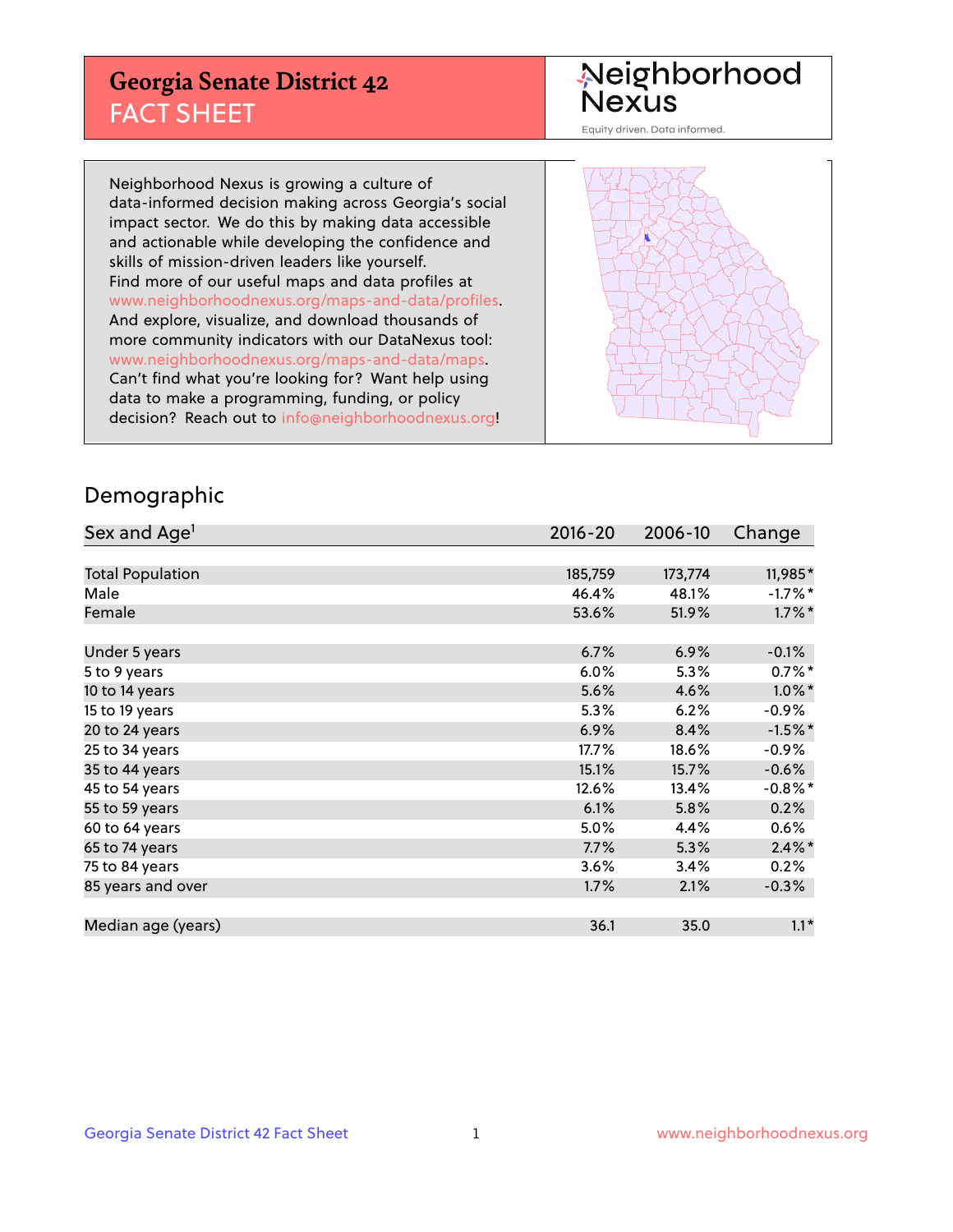## Demographic, continued...

| Race <sup>2</sup>                                            | $2016 - 20$ | 2006-10 | Change      |
|--------------------------------------------------------------|-------------|---------|-------------|
| <b>Total population</b>                                      | 185,759     | 173,774 | 11,985*     |
| One race                                                     | 94.9%       | 98.6%   | $-3.7%$ *   |
| White                                                        | 54.9%       | 53.2%   | $1.6\%$ *   |
| <b>Black or African American</b>                             | 30.8%       | 34.3%   | $-3.6\%$ *  |
| American Indian and Alaska Native                            | 1.2%        | 0.4%    | $0.8\%$ *   |
| Asian                                                        | 5.9%        | 5.5%    | 0.4%        |
| Native Hawaiian and Other Pacific Islander                   | 0.0%        | 0.0%    | $-0.0%$     |
| Some other race                                              | 2.2%        | 5.1%    | $-2.9\%$ *  |
| Two or more races                                            | 5.1%        | 1.4%    | $3.7\%$ *   |
| Race alone or in combination with other race(s) <sup>3</sup> | $2016 - 20$ | 2006-10 | Change      |
| Total population                                             | 185,759     | 173,774 | 11,985*     |
| White                                                        | 58.9%       | 54.3%   | 4.5%*       |
| <b>Black or African American</b>                             | 33.0%       | 34.8%   | $-1.8\%$ *  |
| American Indian and Alaska Native                            | 2.5%        | 0.8%    | $1.7\%$ *   |
| Asian                                                        | 7.5%        | 6.2%    | $1.3\%$ *   |
| Native Hawaiian and Other Pacific Islander                   | 0.1%        | 0.1%    | 0.1%        |
| Some other race                                              | 3.9%        | 5.2%    | $-1.4\%$ *  |
| Hispanic or Latino and Race <sup>4</sup>                     | $2016 - 20$ | 2006-10 | Change      |
| <b>Total population</b>                                      | 185,759     | 173,774 | 11,985*     |
| Hispanic or Latino (of any race)                             | 8.7%        | 10.0%   | $-1.3%$     |
| Not Hispanic or Latino                                       | 91.3%       | 90.0%   | 1.3%        |
| White alone                                                  | 50.6%       | 48.7%   | $1.9\%$ *   |
| <b>Black or African American alone</b>                       | 30.5%       | 34.0%   | $-3.5%$ *   |
| American Indian and Alaska Native alone                      | 0.2%        | 0.2%    | 0.0%        |
| Asian alone                                                  | 5.9%        | 5.5%    | 0.4%        |
| Native Hawaiian and Other Pacific Islander alone             | 0.0%        | 0.0%    | $-0.0%$     |
| Some other race alone                                        | 0.5%        | 0.2%    | 0.3%        |
| Two or more races                                            | 3.5%        | 1.3%    | $2.2\%$ *   |
| U.S. Citizenship Status <sup>5</sup>                         | $2016 - 20$ | 2006-10 | Change      |
| Foreign-born population                                      | 23,149      | 24,717  | $-1,568$    |
| Naturalized U.S. citizen                                     | 39.0%       | 25.0%   | 14.0%*      |
| Not a U.S. citizen                                           | 61.0%       | 75.0%   | $-14.0\%$ * |
|                                                              |             |         |             |
| Citizen, Voting Age Population <sup>6</sup>                  | $2016 - 20$ | 2006-10 | Change      |
| Citizen, 18 and over population                              | 133,802     | 123,303 | 10,499*     |
| Male                                                         | 45.3%       | 45.4%   | $-0.1%$     |
| Female                                                       | 54.7%       | 54.6%   | 0.1%        |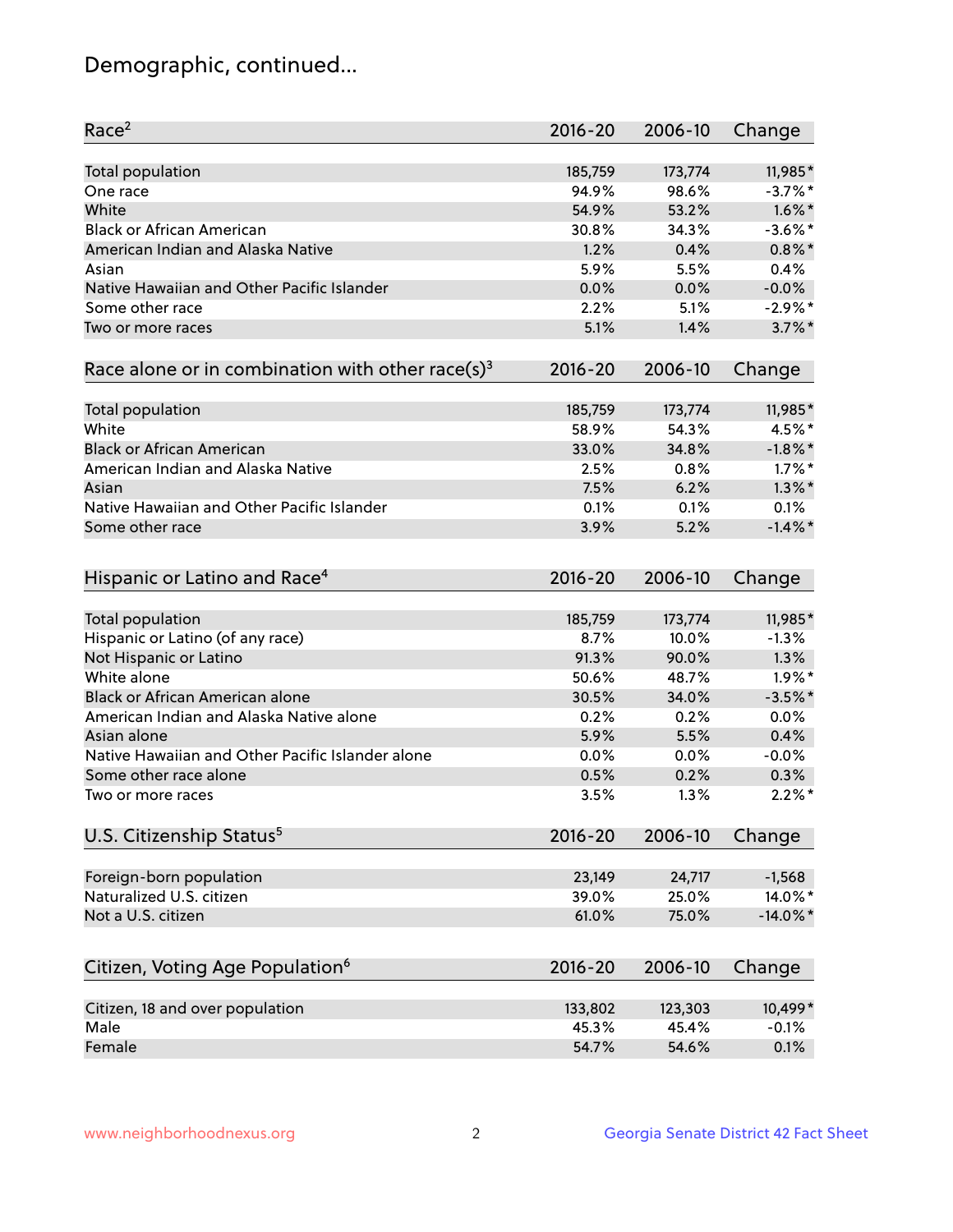#### Economic

| Income <sup>7</sup>                                 | 2016-20      | 2006-10 | Change     |
|-----------------------------------------------------|--------------|---------|------------|
|                                                     |              |         |            |
| All households                                      | 74,834       | 72,732  | $2,102*$   |
| Less than \$10,000                                  | 5.7%         | 9.0%    | $-3.3\%$ * |
| \$10,000 to \$14,999                                | 3.1%<br>7.6% | 5.5%    | $-2.4\%$ * |
| \$15,000 to \$24,999                                |              | 10.8%   | $-3.2%$ *  |
| \$25,000 to \$34,999                                | 7.6%         | 8.9%    | $-1.4\%$ * |
| \$35,000 to \$49,999                                | 9.8%         | 13.4%   | $-3.6\%$ * |
| \$50,000 to \$74,999                                | 14.4%        | 17.5%   | $-3.1\%$ * |
| \$75,000 to \$99,999                                | 10.8%        | 10.2%   | $0.6\%$    |
| \$100,000 to \$149,999                              | 15.5%        | 11.8%   | $3.7\%$ *  |
| \$150,000 to \$199,999                              | 9.2%         | 5.2%    | 4.0%*      |
| \$200,000 or more                                   | 16.3%        | 7.5%    | 8.8%*      |
| Median household income (dollars)                   | 79,140       | 52,918  | 26,222*    |
| Mean household income (dollars)                     | 117,849      | 79,004  | 38,845*    |
| With earnings                                       | 82.4%        | 82.2%   | 0.1%       |
| Mean earnings (dollars)                             | 122,689      | 81,350  | 41,339*    |
| <b>With Social Security</b>                         | 23.4%        | 19.8%   | $3.7\%$ *  |
| Mean Social Security income (dollars)               | 19,794       | 14,879  | 4,914*     |
| With retirement income                              | 16.4%        | 12.3%   | $4.1\%$ *  |
| Mean retirement income (dollars)                    | 34,731       | 24,901  | 9,830*     |
| With Supplemental Security Income                   | 3.6%         | 2.8%    | 0.8%       |
| Mean Supplemental Security Income (dollars)         | 8,323        | 7,909   | 414        |
| With cash public assistance income                  | 1.5%         | 1.3%    | 0.2%       |
| Mean cash public assistance income (dollars)        | 784          | 3,068   | $-2,284$   |
| With Food Stamp/SNAP benefits in the past 12 months | 9.6%         | 7.7%    | $1.9\%$ *  |
| Families                                            | 39,252       | 35,556  | 3,696*     |
| Less than \$10,000                                  | 2.6%         | 5.5%    | $-2.8\%$ * |
| \$10,000 to \$14,999                                | 1.4%         | 4.0%    | $-2.6%$ *  |
| \$15,000 to \$24,999                                | 6.1%         | 8.9%    | $-2.8%$    |
| \$25,000 to \$34,999                                | 6.2%         | 7.3%    | $-1.1%$    |
| \$35,000 to \$49,999                                | 7.6%         | 12.3%   | $-4.7\%$ * |
| \$50,000 to \$74,999                                | 10.6%        | 16.8%   | $-6.2%$ *  |
| \$75,000 to \$99,999                                | 10.6%        | 11.4%   | $-0.8%$    |
| \$100,000 to \$149,999                              | 17.9%        | 15.1%   | $2.8\%$ *  |
| \$150,000 to \$199,999                              | 11.8%        | 7.3%    | 4.5%*      |
| \$200,000 or more                                   | 25.1%        | 11.4%   | 13.7%*     |
| Median family income (dollars)                      | 111,671      | 67,725  | 43,946*    |
| Mean family income (dollars)                        | 151,959      | 100,462 | 51,497*    |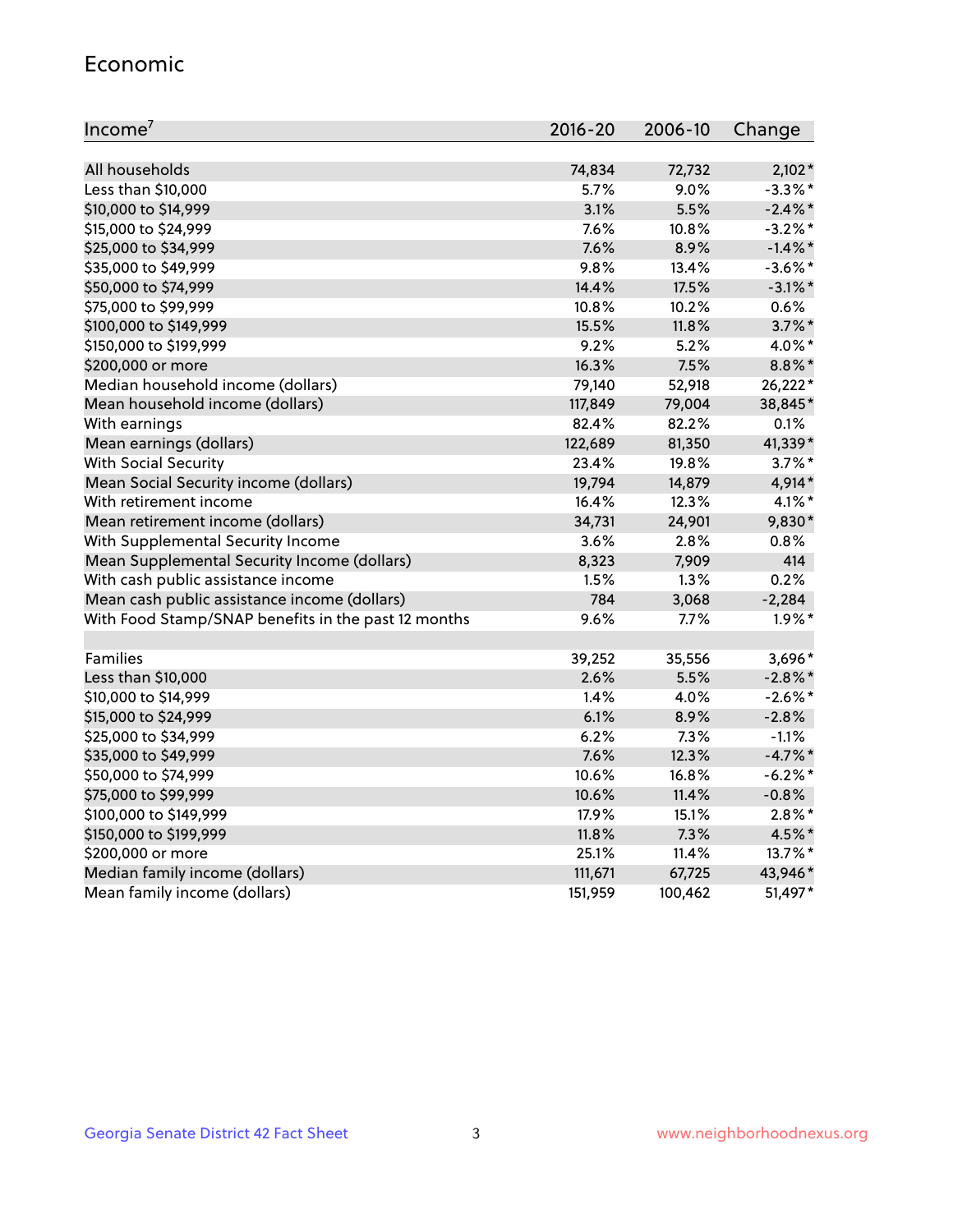## Economic, continued...

| Income, continued <sup>8</sup>                                        | $2016 - 20$ | 2006-10 | Change     |
|-----------------------------------------------------------------------|-------------|---------|------------|
|                                                                       |             |         |            |
| Nonfamily households                                                  | 35,582      | 37,176  | $-1,594*$  |
| Median nonfamily income (dollars)                                     | 53,738      | 40,951  | 12,787*    |
| Mean nonfamily income (dollars)                                       | 77,635      | 57,154  | 20,480*    |
|                                                                       |             |         |            |
| Median earnings for workers (dollars)                                 | 48,091      | 33,489  | 14,603*    |
| Median earnings for male full-time, year-round workers<br>(dollars)   | 69,673      | 49,016  | 20,657*    |
| Median earnings for female full-time, year-round workers<br>(dollars) | 62,331      | 44,763  | 17,568*    |
| Per capita income (dollars)                                           | 49,078      | 34,131  | 14,947*    |
|                                                                       |             |         |            |
| Families and People Below Poverty Level <sup>9</sup>                  | $2016 - 20$ | 2006-10 | Change     |
| <b>All families</b>                                                   | 7.4%        | 12.2%   | $-4.9%$ *  |
| With related children under 18 years                                  | 10.5%       | 18.3%   | $-7.8%$    |
| With related children under 5 years only                              | 9.6%        | 15.1%   | $-5.5%$    |
| Married couple families                                               | 2.9%        | 5.4%    | $-2.5%$    |
| With related children under 18 years                                  | 3.6%        | 7.6%    | $-4.0%$    |
| With related children under 5 years only                              | 2.5%        | 4.1%    | $-1.6%$    |
| Families with female householder, no husband present                  | 21.4%       | 29.6%   | $-8.2%$    |
| With related children under 18 years                                  | 27.3%       | 37.6%   | $-10.3%$   |
| With related children under 5 years only                              | 32.5%       | 45.0%   | $-12.5%$   |
|                                                                       |             |         |            |
| All people                                                            | 12.4%       | 17.1%   | $-4.8\%$ * |
| Under 18 years                                                        | 15.6%       | 24.0%   | $-8.4%$    |
| Related children under 18 years                                       | 15.5%       | 23.8%   | $-8.3\%$ * |
| Related children under 5 years                                        | 16.9%       | 23.9%   | $-7.0%$    |
| Related children 5 to 17 years                                        | 14.9%       | 23.7%   | $-8.8%$    |
| 18 years and over                                                     | 11.5%       | 15.4%   | $-4.0\%$ * |
| 18 to 64 years                                                        | 12.0%       | 16.0%   | $-4.0\%$ * |
| 65 years and over                                                     | 8.5%        | 11.4%   | $-2.9%$    |
| People in families                                                    | 9.6%        | 14.6%   | $-5.0\%$ * |
| Unrelated individuals 15 years and over                               | 19.0%       | 22.4%   | $-3.5%$ *  |
|                                                                       |             |         |            |
| Non-Hispanic white people                                             | 5.9%        | 7.8%    | $-1.9%$ *  |
| Black or African-American people                                      | 20.7%       | 26.2%   | $-5.5%$ *  |
| Asian people                                                          | 14.7%       | 25.1%   | $-10.4%$   |
| Hispanic or Latino people                                             | 18.6%       | 27.7%   | $-9.2%$    |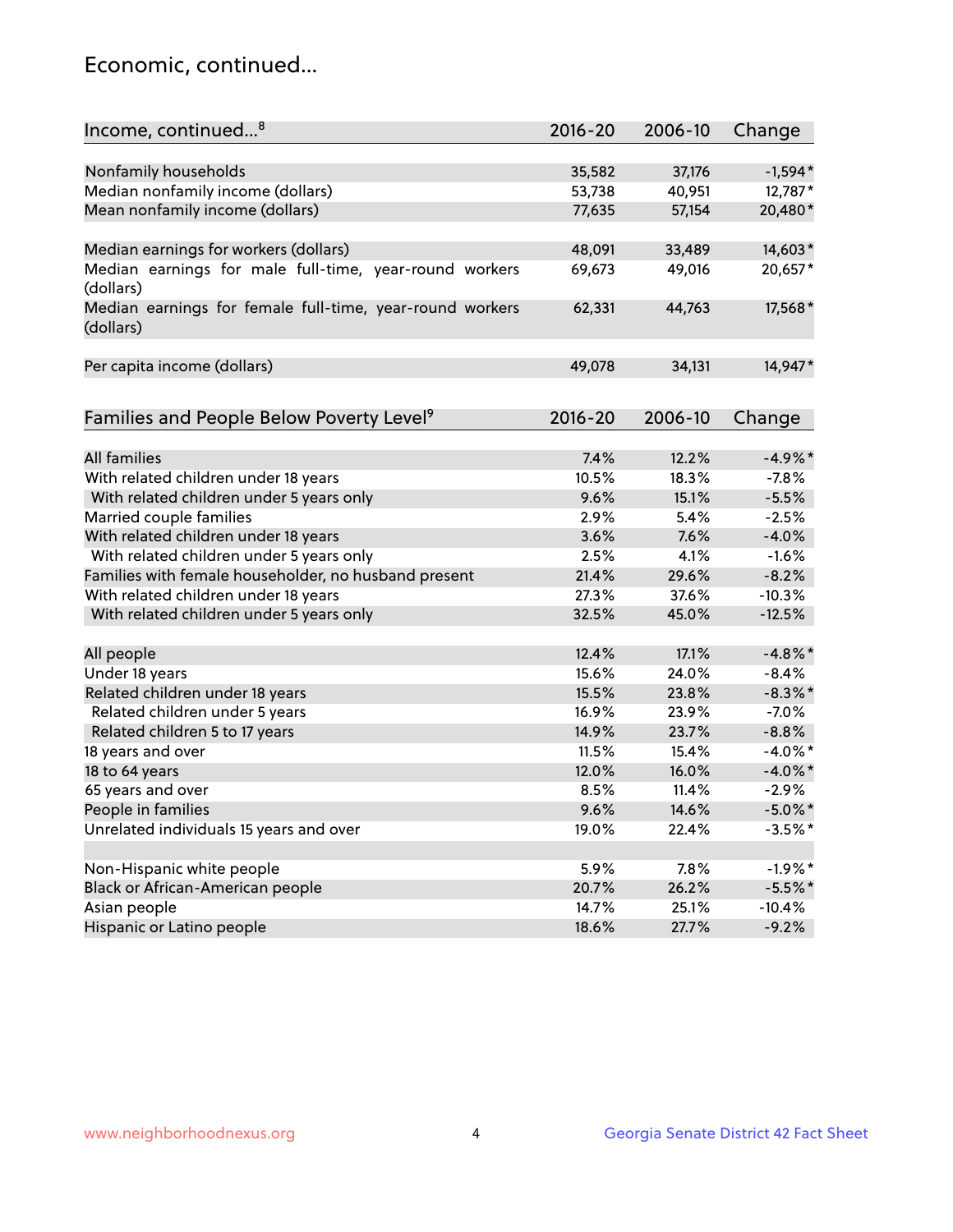## Employment

| Employment Status <sup>10</sup>                                                               | $2016 - 20$ | 2006-10 | Change     |
|-----------------------------------------------------------------------------------------------|-------------|---------|------------|
|                                                                                               |             |         |            |
| Population 16 years and over                                                                  | 149,615     | 143,125 | $6,490*$   |
| In labor force                                                                                | 69.6%       | 68.7%   | 0.9%       |
| Civilian labor force                                                                          | 69.6%       | 68.6%   | 1.0%       |
| Employed                                                                                      | 65.4%       | 61.7%   | $3.7\%$ *  |
| Unemployed                                                                                    | 4.2%        | 6.9%    | $-2.7%$    |
| <b>Armed Forces</b>                                                                           | 0.1%        | 0.2%    | $-0.1%$    |
| Not in labor force                                                                            | 30.4%       | 31.3%   | $-0.9%$    |
| Civilian labor force                                                                          | 104,080     | 98,119  | 5,961*     |
|                                                                                               |             |         | $-4.0%$    |
| <b>Unemployment Rate</b>                                                                      | 6.0%        | 10.0%   |            |
| Females 16 years and over                                                                     | 80,905      | 75,652  | $5,253*$   |
| In labor force                                                                                | 65.7%       | 63.5%   | 2.2%       |
| Civilian labor force                                                                          | 65.7%       | 63.5%   | 2.1%       |
| Employed                                                                                      | 61.9%       | 57.2%   | 4.7%*      |
|                                                                                               |             |         |            |
| Own children of the householder under 6 years                                                 | 14,109      | 13,241  | 869        |
| All parents in family in labor force                                                          | 70.0%       | 65.6%   | 4.4%       |
| Own children of the householder 6 to 17 years                                                 | 22,801      | 18,356  | 4,445*     |
| All parents in family in labor force                                                          | 75.8%       | 72.7%   | 3.1%       |
|                                                                                               |             |         |            |
| Industry <sup>11</sup>                                                                        | $2016 - 20$ | 2006-10 | Change     |
|                                                                                               |             |         |            |
| Civilian employed population 16 years and over                                                | 97,831      | 88,282  | $9,550*$   |
| Agriculture, forestry, fishing and hunting, and mining                                        | 0.1%        | 0.1%    | $0.0\%$    |
| Construction                                                                                  | 3.3%        | 5.4%    | $-2.1\%$ * |
| Manufacturing                                                                                 | 5.2%        | 5.9%    | $-0.7%$    |
| Wholesale trade                                                                               | 2.3%        | 2.5%    | $-0.2%$    |
| Retail trade                                                                                  | 7.6%        | 8.2%    | $-0.6%$    |
| Transportation and warehousing, and utilities                                                 | 3.9%        | 3.7%    | 0.1%       |
| Information                                                                                   | 4.0%        | 4.3%    | $-0.3%$    |
| Finance and insurance, and real estate and rental and leasing                                 | 7.9%        | 6.7%    | $1.3\%$ *  |
| Professional, scientific, and management, and administrative<br>and waste management services | 19.5%       | 16.9%   | $2.5%$ *   |
| Educational services, and health care and social assistance                                   | 26.1%       | 24.6%   | $1.5\%$ *  |
|                                                                                               |             |         |            |
| Arts, entertainment, and recreation, and accommodation and<br>food services                   | $9.7\%$     | 10.4%   | $-0.7\%$   |
| Other services, except public administration                                                  | 5.2%        | 5.0%    | 0.2%       |
| Public administration                                                                         | 5.3%        | 6.3%    | $-1.0\%$ * |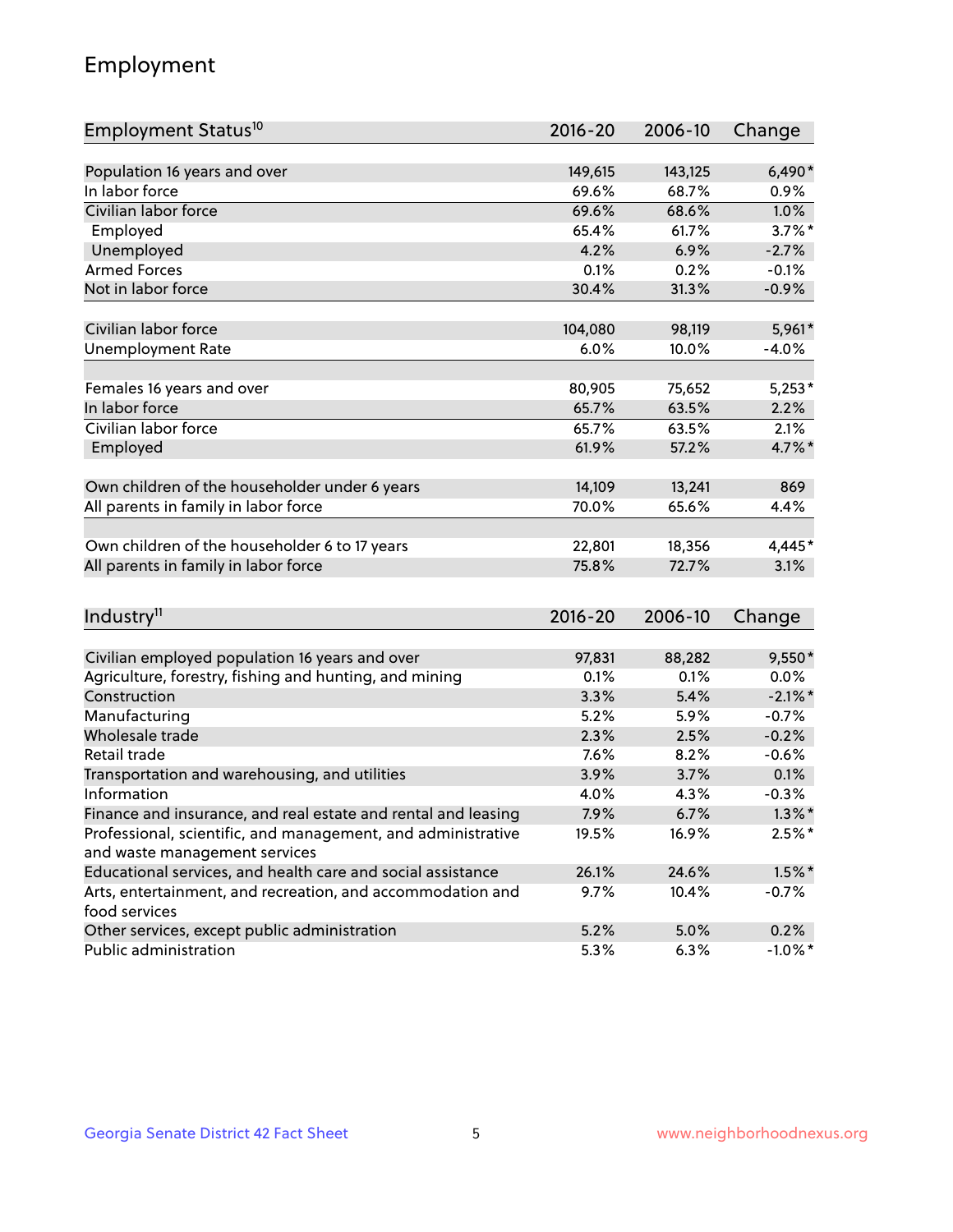## Employment, continued...

| Occupation <sup>12</sup>                                    | $2016 - 20$ | 2006-10 | Change     |
|-------------------------------------------------------------|-------------|---------|------------|
| Civilian employed population 16 years and over              | 97,831      | 88,282  | $9,550*$   |
| Management, business, science, and arts occupations         | 60.0%       | 52.0%   | $8.1\%$ *  |
| Service occupations                                         | 13.0%       | 14.6%   | $-1.7\%$ * |
| Sales and office occupations                                | 16.7%       | 20.2%   | $-3.5%$ *  |
| and<br>maintenance<br>Natural                               | 3.7%        | 6.1%    | $-2.3\%$ * |
| resources,<br>construction,<br>occupations                  |             |         |            |
| Production, transportation, and material moving occupations | 6.5%        | 7.0%    | $-0.5%$    |
| Class of Worker <sup>13</sup>                               | $2016 - 20$ | 2006-10 | Change     |
| Civilian employed population 16 years and over              | 97,831      | 88,282  | $9,550*$   |
| Private wage and salary workers                             | 81.9%       | 78.9%   | 3.0%       |
| Government workers                                          | 12.7%       | 14.8%   | $-2.1\%$ * |
|                                                             | 5.3%        | 6.2%    | $-0.9%$    |
| Self-employed in own not incorporated business workers      |             |         | $-0.0%$    |
| Unpaid family workers                                       | 0.1%        | 0.1%    |            |
| Job Flows <sup>14</sup>                                     | 2019        | 2010    | Change     |
|                                                             | 116,349     |         |            |
| Total Jobs in district                                      |             | 106,697 | 9,652      |
| Held by residents of district                               | 14.8%       | 14.5%   | 0.3%       |
| Held by non-residents of district                           | 85.2%       | 85.5%   | $-0.3%$    |
| Jobs by Industry Sector <sup>15</sup>                       | 2019        | 2010    | Change     |
| Total Jobs in district                                      | 116,349     | 106,697 | 9,652      |
| Goods Producing sectors                                     | 2.9%        | 2.9%    | 0.0%       |
| Trade, Transportation, and Utilities sectors                | 10.9%       | 9.0%    | 1.9%       |
| All Other Services sectors                                  | 86.2%       | 88.1%   | $-1.9%$    |
|                                                             |             |         |            |
| Total Jobs in district held by district residents           | 17,199      | 15,483  | 1,716      |
| <b>Goods Producing sectors</b>                              | 2.5%        | 2.5%    | 0.0%       |
| Trade, Transportation, and Utilities sectors                | 5.9%        | 5.0%    | 0.8%       |
| All Other Services sectors                                  | 91.6%       | 92.5%   | $-0.9%$    |
|                                                             |             |         |            |
| Jobs by Earnings <sup>16</sup>                              | 2019        | 2010    | Change     |
|                                                             |             |         |            |
| Total Jobs in district                                      | 116,349     | 106,697 | 9,652      |
| Jobs with earnings \$1250/month or less                     | 18.8%       | 19.5%   | $-0.7%$    |
| Jobs with earnings \$1251/month to \$3333/month             | 28.0%       | 34.1%   | $-6.0%$    |
| Jobs with earnings greater than \$3333/month                | 53.2%       | 46.5%   | 6.7%       |
| Total Jobs in district held by district residents           | 17,199      | 15,483  | 1,716      |
| Jobs with earnings \$1250/month or less                     | 17.9%       | 19.7%   | $-1.7%$    |
| Jobs with earnings \$1251/month to \$3333/month             | 24.9%       | 32.0%   | $-7.1%$    |
| Jobs with earnings greater than \$3333/month                | 57.1%       | 48.3%   | 8.8%       |
|                                                             |             |         |            |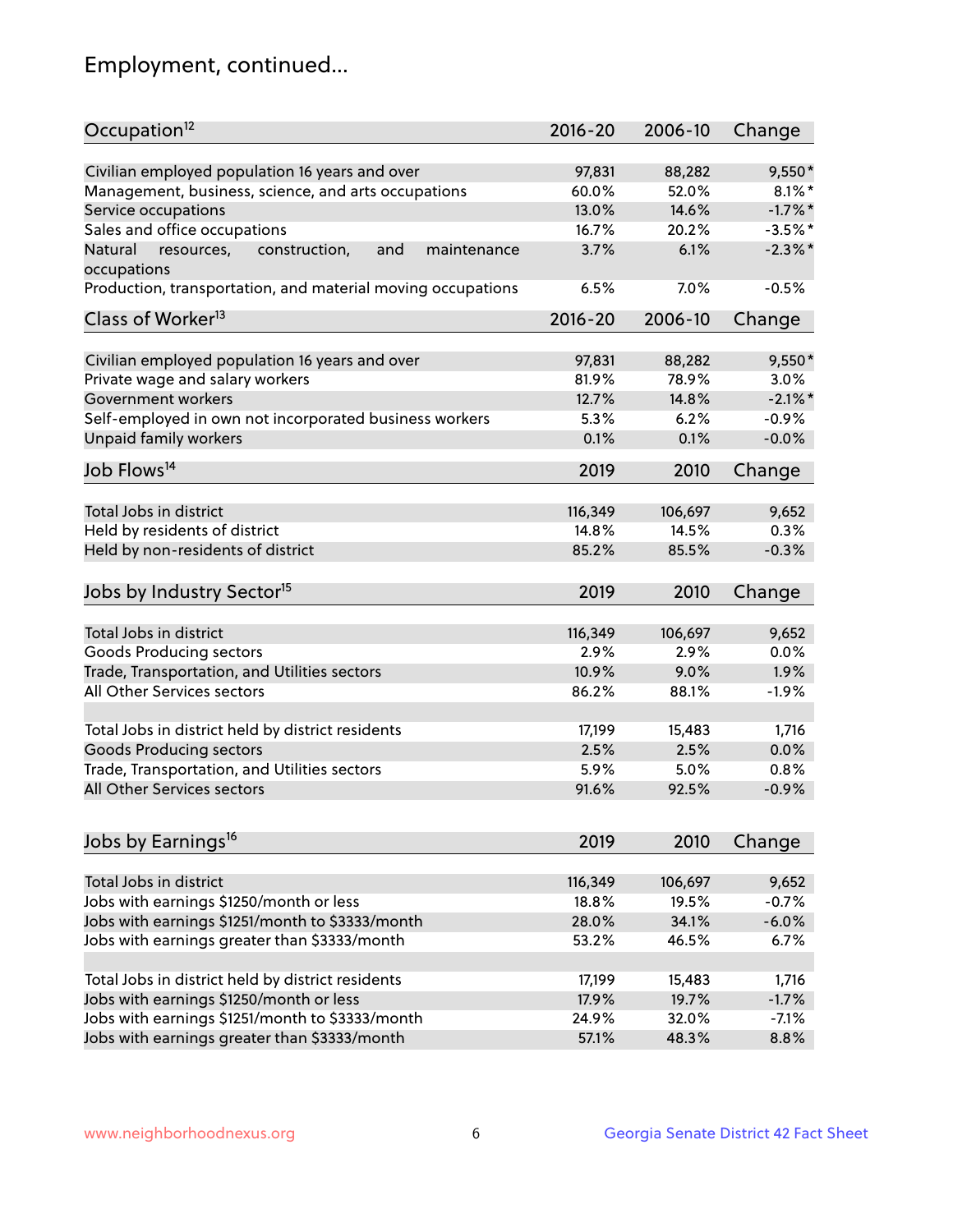## Employment, continued...

| Jobs by Age of Worker <sup>17</sup>               | 2019    | 2010    | Change  |
|---------------------------------------------------|---------|---------|---------|
|                                                   |         |         |         |
| Total Jobs in district                            | 116,349 | 106,697 | 9,652   |
| Jobs with workers age 29 or younger               | 21.3%   | 19.5%   | 1.8%    |
| Jobs with workers age 30 to 54                    | 57.0%   | 62.7%   | $-5.7%$ |
| Jobs with workers age 55 or older                 | 21.7%   | 17.8%   | 3.9%    |
|                                                   |         |         |         |
| Total Jobs in district held by district residents | 17,199  | 15,483  | 1.716   |
| Jobs with workers age 29 or younger               | 21.6%   | 20.0%   | 1.6%    |
| Jobs with workers age 30 to 54                    | 56.5%   | 59.7%   | $-3.1%$ |
| Jobs with workers age 55 or older                 | 21.9%   | 20.3%   | 1.6%    |
|                                                   |         |         |         |

#### Education

| School Enrollment <sup>18</sup>                | $2016 - 20$ | 2006-10 | Change     |
|------------------------------------------------|-------------|---------|------------|
|                                                |             |         |            |
| Population 3 years and over enrolled in school | 47,619      | 44,628  | 2,991*     |
| Nursery school, preschool                      | $7.1\%$     | 7.3%    | $-0.2%$    |
| Kindergarten                                   | 4.4%        | 4.5%    | $-0.1%$    |
| Elementary school (grades 1-8)                 | 36.0%       | 30.7%   | $5.3\%*$   |
| High school (grades 9-12)                      | 15.3%       | 14.3%   | $1.0\%$    |
| College or graduate school                     | 37.2%       | 43.2%   | $-6.0\%$ * |
| Educational Attainment <sup>19</sup>           | $2016 - 20$ | 2006-10 | Change     |
|                                                |             |         |            |
| Population 25 years and over                   | 128,983     | 119,167 | 9,816*     |
| Less than 9th grade                            | 2.9%        | 5.3%    | $-2.5%$ *  |
| 9th to 12th grade, no diploma                  | 4.6%        | 6.8%    | $-2.2%$ *  |
| High school graduate (includes equivalency)    | 15.5%       | 19.6%   | $-4.1%$ *  |
| Some college, no degree                        | 12.5%       | 15.9%   | $-3.4\%$ * |
| Associate's degree                             | 4.4%        | 4.2%    | 0.2%       |
| Bachelor's degree                              | 30.7%       | 25.8%   | $4.8\%$ *  |
| Graduate or professional degree                | 29.4%       | 22.3%   | $7.2\%$ *  |
|                                                |             |         | 4.7%*      |
| Percent high school graduate or higher         | 92.6%       | 87.9%   |            |
| Percent bachelor's degree or higher            | 60.1%       | 48.1%   | 12.0%*     |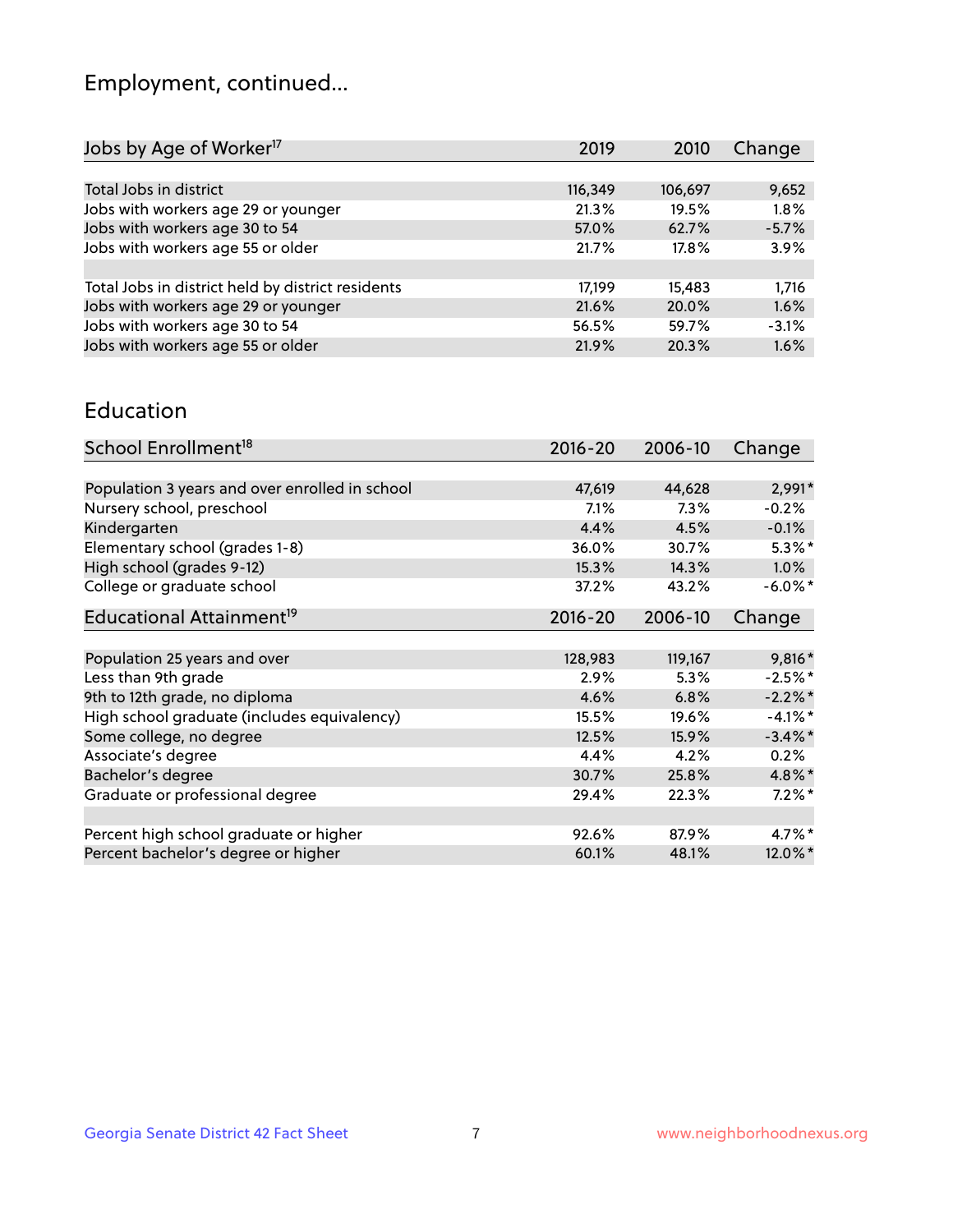## Housing

| Households by Type <sup>20</sup>                     | 2016-20 | 2006-10 | Change     |
|------------------------------------------------------|---------|---------|------------|
|                                                      |         |         |            |
| <b>Total households</b>                              | 74,834  | 72,732  | $2,102*$   |
| Family households (families)                         | 52.5%   | 48.9%   | $3.6\%$ *  |
| With own children under 18 years                     | 23.0%   | 21.3%   | 1.7%       |
| Married-couple family                                | 37.2%   | 33.3%   | $3.8\%$ *  |
| With own children of the householder under 18 years  | 15.9%   | 13.9%   | $2.1\%$ *  |
| Male householder, no wife present, family            | 3.2%    | 3.1%    | 0.1%       |
| With own children of the householder under 18 years  | 1.4%    | 1.1%    | 0.3%       |
| Female householder, no husband present, family       | 12.1%   | 12.4%   | $-0.4%$    |
| With own children of the householder under 18 years  | 5.7%    | 6.3%    | $-0.6%$    |
| Nonfamily households                                 | 47.5%   | 51.1%   | $-3.6\%$ * |
| Householder living alone                             | 36.2%   | 39.2%   | $-2.9\%$ * |
| 65 years and over                                    | 10.9%   | 8.4%    | $2.6\%$ *  |
|                                                      |         |         |            |
| Households with one or more people under 18 years    | 25.5%   | 24.3%   | 1.3%       |
| Households with one or more people 65 years and over | 23.6%   | 18.0%   | $5.5%$ *   |
|                                                      |         |         |            |
| Average household size                               | 2.39    | 2.28    | $0.11*$    |
| Average family size                                  | 3.20    | 3.15    | 0.05       |
| Housing Occupancy <sup>21</sup>                      | 2016-20 | 2006-10 | Change     |
|                                                      |         |         |            |
| Total housing units                                  | 84,331  | 82,573  | $1,758*$   |
| Occupied housing units                               | 88.7%   | 88.1%   | 0.7%       |
| Vacant housing units                                 | 11.3%   | 11.9%   | $-0.7%$    |
|                                                      |         |         |            |
| Homeowner vacancy rate                               | 2.4     | 5.1     | $-2.7*$    |
| Rental vacancy rate                                  | 7.4     | 8.9     | $-1.6$     |
|                                                      |         |         |            |
| Units in Structure <sup>22</sup>                     | 2016-20 | 2006-10 | Change     |
| Total housing units                                  | 84,331  | 82,573  | $1,758*$   |
| 1-unit, detached                                     | 52.4%   | 52.4%   | 0.0%       |
| 1-unit, attached                                     | 8.0%    | 5.5%    | $2.4\%$ *  |
| 2 units                                              | 1.6%    | 1.7%    | $-0.1%$    |
| 3 or 4 units                                         | 5.1%    | 5.5%    | $-0.4%$    |
| 5 to 9 units                                         |         |         | $-3.4\%$ * |
|                                                      | 7.7%    | 11.2%   |            |
| 10 to 19 units                                       | 8.5%    | 9.9%    | $-1.3\%$ * |
| 20 or more units                                     | 16.4%   | 13.4%   | $3.1\%$ *  |
| Mobile home                                          | 0.3%    | 0.4%    | $-0.1%$    |
| Boat, RV, van, etc.                                  | 0.0%    | 0.1%    | $-0.1%$    |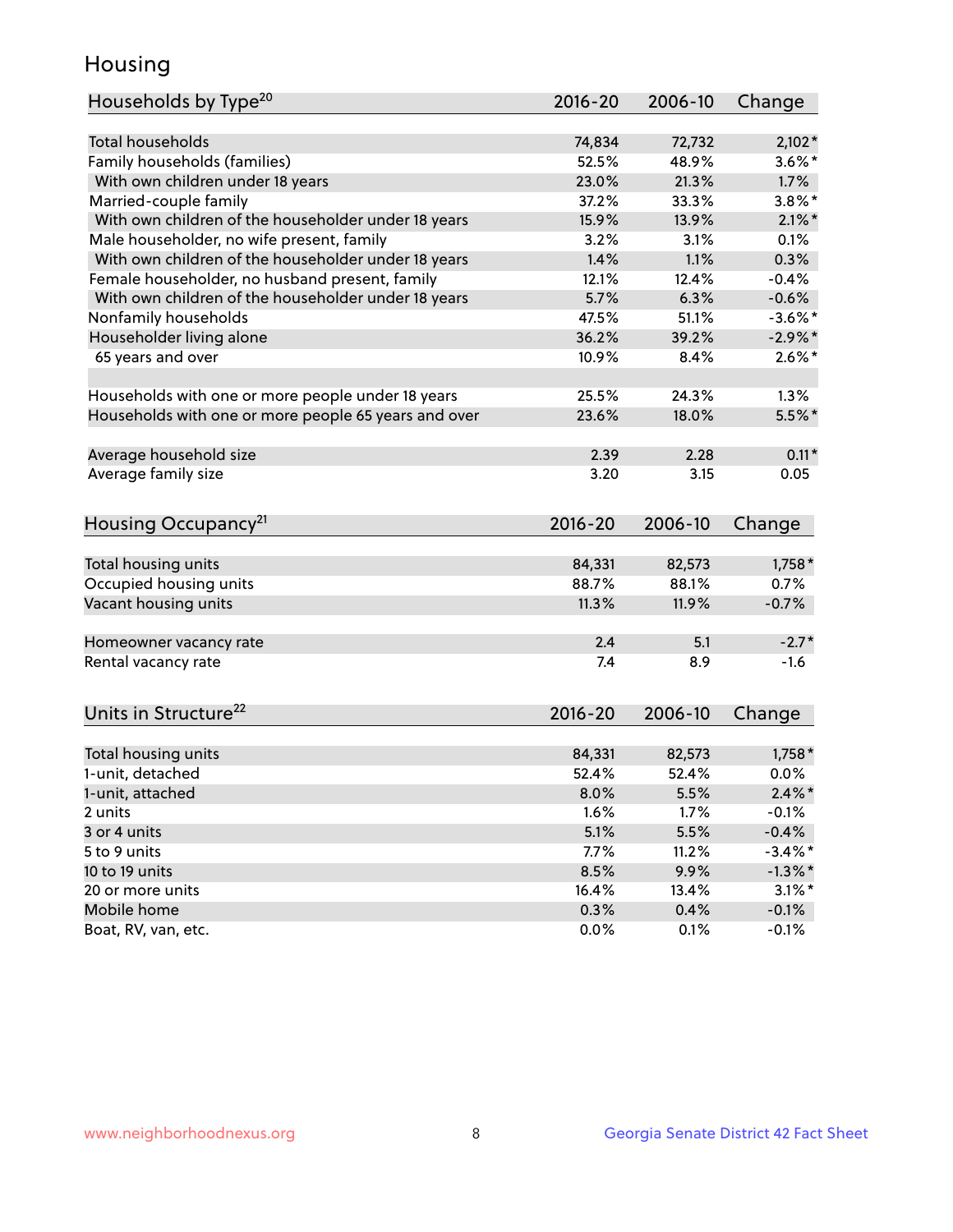## Housing, Continued...

| Year Structure Built <sup>23</sup>             | 2016-20     | 2006-10 | Change     |
|------------------------------------------------|-------------|---------|------------|
| Total housing units                            | 84,331      | 82,573  | 1,758 *    |
| Built 2014 or later                            | 4.3%        | (X)     | (X)        |
| Built 2010 to 2013                             | 2.4%        | (X)     | (X)        |
| Built 2000 to 2009                             | 12.5%       | 12.3%   | 0.2%       |
| Built 1990 to 1999                             | 10.3%       | 9.5%    | 0.8%       |
| Built 1980 to 1989                             | 11.2%       | 11.7%   | $-0.5%$    |
| Built 1970 to 1979                             | 10.3%       | 11.5%   | $-1.2\%$ * |
| Built 1960 to 1969                             | 14.7%       | 17.9%   | $-3.2\%$ * |
| Built 1950 to 1959                             | 18.3%       | 19.3%   | $-1.0%$    |
| Built 1940 to 1949                             | 7.2%        | 8.1%    | $-1.0\%$ * |
| Built 1939 or earlier                          | 9.0%        | 9.7%    | $-0.7%$    |
| Housing Tenure <sup>24</sup>                   | $2016 - 20$ | 2006-10 | Change     |
| Occupied housing units                         | 74,834      | 72,732  | $2,102*$   |
| Owner-occupied                                 | 55.9%       | 53.5%   | $2.4\%*$   |
| Renter-occupied                                | 44.1%       | 46.5%   | $-2.4\%$ * |
| Average household size of owner-occupied unit  | 2.47        | 2.30    | $0.17*$    |
| Average household size of renter-occupied unit | 2.29        | 2.25    | 0.04       |
| Residence 1 Year Ago <sup>25</sup>             | 2016-20     | 2006-10 | Change     |
| Population 1 year and over                     | 183,146     | 171,347 | 11,799*    |
| Same house                                     | 81.3%       | 74.4%   | $6.9\%*$   |
| Different house in the U.S.                    | 17.5%       | 24.1%   | $-6.6\%$ * |
| Same county                                    | 7.8%        | 11.0%   | $-3.2\%$ * |
| Different county                               | 9.7%        | 13.2%   | $-3.4\%$ * |
| Same state                                     | 5.4%        | 8.6%    | $-3.3\%$ * |
| Different state                                | 4.4%        | 4.6%    | $-0.2%$    |
| Abroad                                         | 1.1%        | 1.4%    | $-0.3%$    |
| Value of Housing Unit <sup>26</sup>            | $2016 - 20$ | 2006-10 | Change     |
| Owner-occupied units                           | 41,827      | 38,927  | 2,900*     |
| Less than \$50,000                             | 1.2%        | 1.7%    | $-0.5%$    |
| \$50,000 to \$99,999                           | 5.0%        | 5.4%    | $-0.4%$    |
| \$100,000 to \$149,999                         | 6.1%        | 12.4%   | $-6.3\%$ * |
| \$150,000 to \$199,999                         | 8.4%        | 14.6%   | $-6.2\%$ * |
| \$200,000 to \$299,999                         | 15.7%       | 22.6%   | $-6.9\%$ * |
| \$300,000 to \$499,999                         | 33.0%       | 28.5%   | 4.5%*      |
| \$500,000 to \$999,999                         | 27.5%       | 12.9%   | 14.6%*     |
| \$1,000,000 or more                            | 3.1%        | 2.0%    | 1.1%       |
| Median (dollars)                               | 374,963     | 268,317 | 106,646*   |
| Mortgage Status <sup>27</sup>                  | $2016 - 20$ | 2006-10 | Change     |
| Owner-occupied units                           | 41,827      | 38,927  | $2,900*$   |
| Housing units with a mortgage                  | 72.2%       | 75.7%   | $-3.5%$ *  |
| Housing units without a mortgage               | 27.8%       | 24.3%   | $3.5\%$ *  |
|                                                |             |         |            |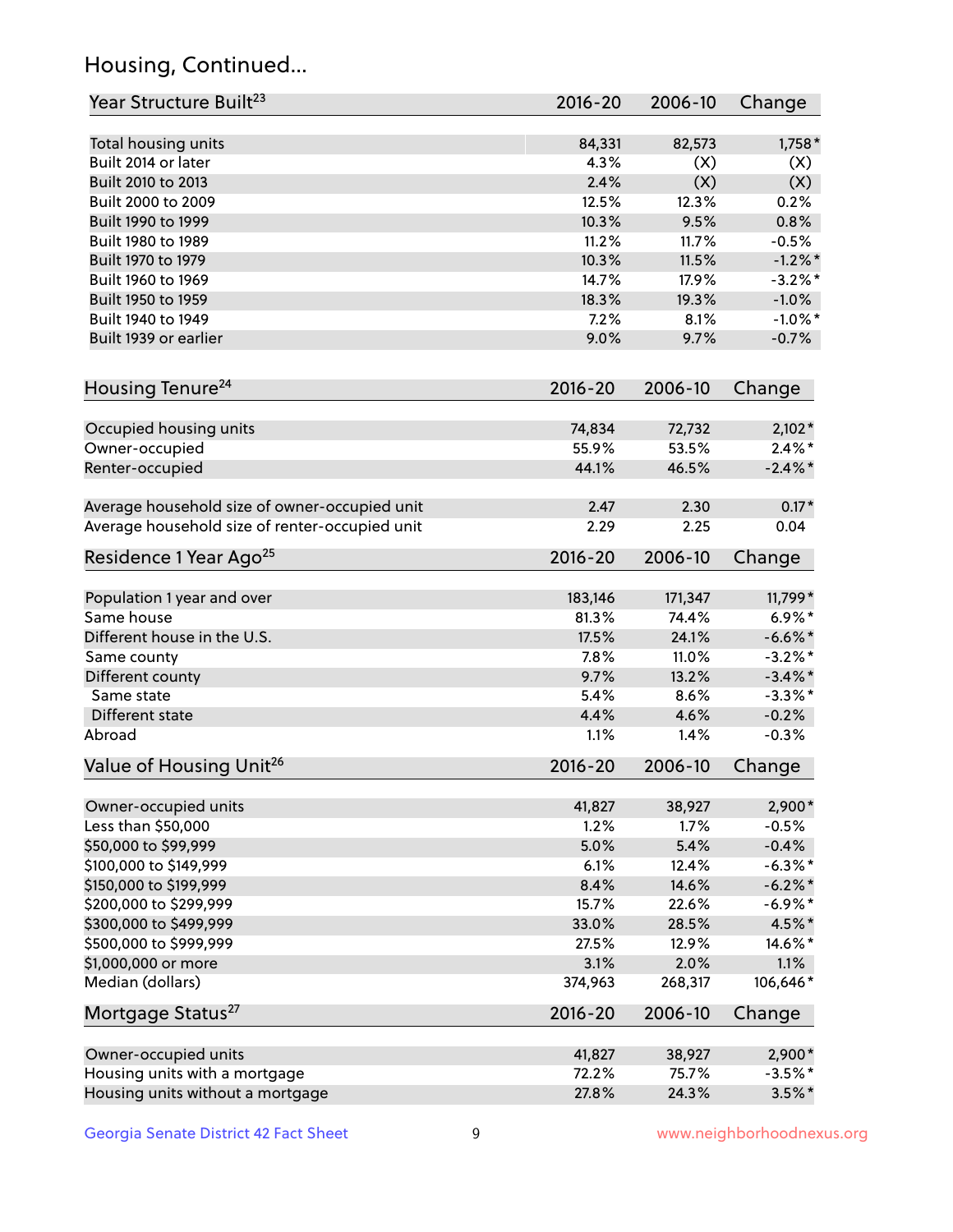## Housing, Continued...

| Selected Monthly Owner Costs <sup>28</sup>                                            | 2016-20     | 2006-10 | Change     |
|---------------------------------------------------------------------------------------|-------------|---------|------------|
| Housing units with a mortgage                                                         | 30,205      | 29,470  | 735        |
| Less than \$300                                                                       | 0.0%        | 0.1%    | $-0.1%$    |
| \$300 to \$499                                                                        | 0.4%        | 1.0%    | $-0.6%$    |
| \$500 to \$999                                                                        | 8.4%        | 10.8%   | $-2.3%$    |
| \$1,000 to \$1,499                                                                    | 19.9%       | 23.7%   | $-3.9\%$ * |
| \$1,500 to \$1,999                                                                    | 18.6%       | 23.6%   | $-5.0\%$ * |
| \$2,000 to \$2,999                                                                    | 30.3%       | 25.9%   | 4.4%*      |
| \$3,000 or more                                                                       | 22.4%       | 14.9%   | $7.5%$ *   |
| Median (dollars)                                                                      | 2,077       | 1,805   | $272*$     |
|                                                                                       |             |         |            |
| Housing units without a mortgage                                                      | 11,622      | 9,457   | $2,165*$   |
| Less than \$150                                                                       | 0.6%        | 0.4%    | 0.2%       |
| \$150 to \$249                                                                        | 2.9%        | 4.2%    | $-1.3%$    |
| \$250 to \$349                                                                        | 7.9%        | 14.3%   | $-6.4%$    |
| \$350 to \$499                                                                        | 20.2%       | 25.6%   | $-5.3%$    |
| \$500 to \$699                                                                        | 22.7%       | 24.9%   | $-2.2%$    |
| \$700 or more                                                                         | 45.7%       | 30.6%   | 15.0%*     |
| Median (dollars)                                                                      | 661         | 543     | $118*$     |
| Selected Monthly Owner Costs as a Percentage of<br>Household Income <sup>29</sup>     | $2016 - 20$ | 2006-10 | Change     |
| Housing units with a mortgage (excluding units where<br>SMOCAPI cannot be computed)   | 30,111      | 29,194  | 917        |
| Less than 20.0 percent                                                                | 52.3%       | 37.0%   | 15.2%*     |
| 20.0 to 24.9 percent                                                                  | 16.0%       | 16.4%   | $-0.3%$    |
| 25.0 to 29.9 percent                                                                  | 8.4%        | 11.8%   | $-3.3\%$ * |
| 30.0 to 34.9 percent                                                                  | 5.6%        | 9.1%    | $-3.5%$ *  |
| 35.0 percent or more                                                                  | 17.6%       | 25.7%   | $-8.1\%$ * |
| Not computed                                                                          | 95          | 276     | $-182$     |
| Housing unit without a mortgage (excluding units where<br>SMOCAPI cannot be computed) | 11,523      | 9,332   | 2,191      |
| Less than 10.0 percent                                                                | 48.4%       | 35.8%   | 12.6%*     |
| 10.0 to 14.9 percent                                                                  | 16.2%       | 20.1%   | $-3.9\%$ * |
| 15.0 to 19.9 percent                                                                  | 10.7%       | 9.7%    | 0.9%       |
| 20.0 to 24.9 percent                                                                  | 7.1%        | 7.6%    | $-0.5%$    |
| 25.0 to 29.9 percent                                                                  | 4.9%        | 6.4%    | $-1.6%$    |
| 30.0 to 34.9 percent                                                                  | 2.7%        | 6.0%    | $-3.4%$    |
| 35.0 percent or more                                                                  | 10.1%       | 14.4%   | $-4.3%$    |
| Not computed                                                                          | 99          | 125     | $-26$      |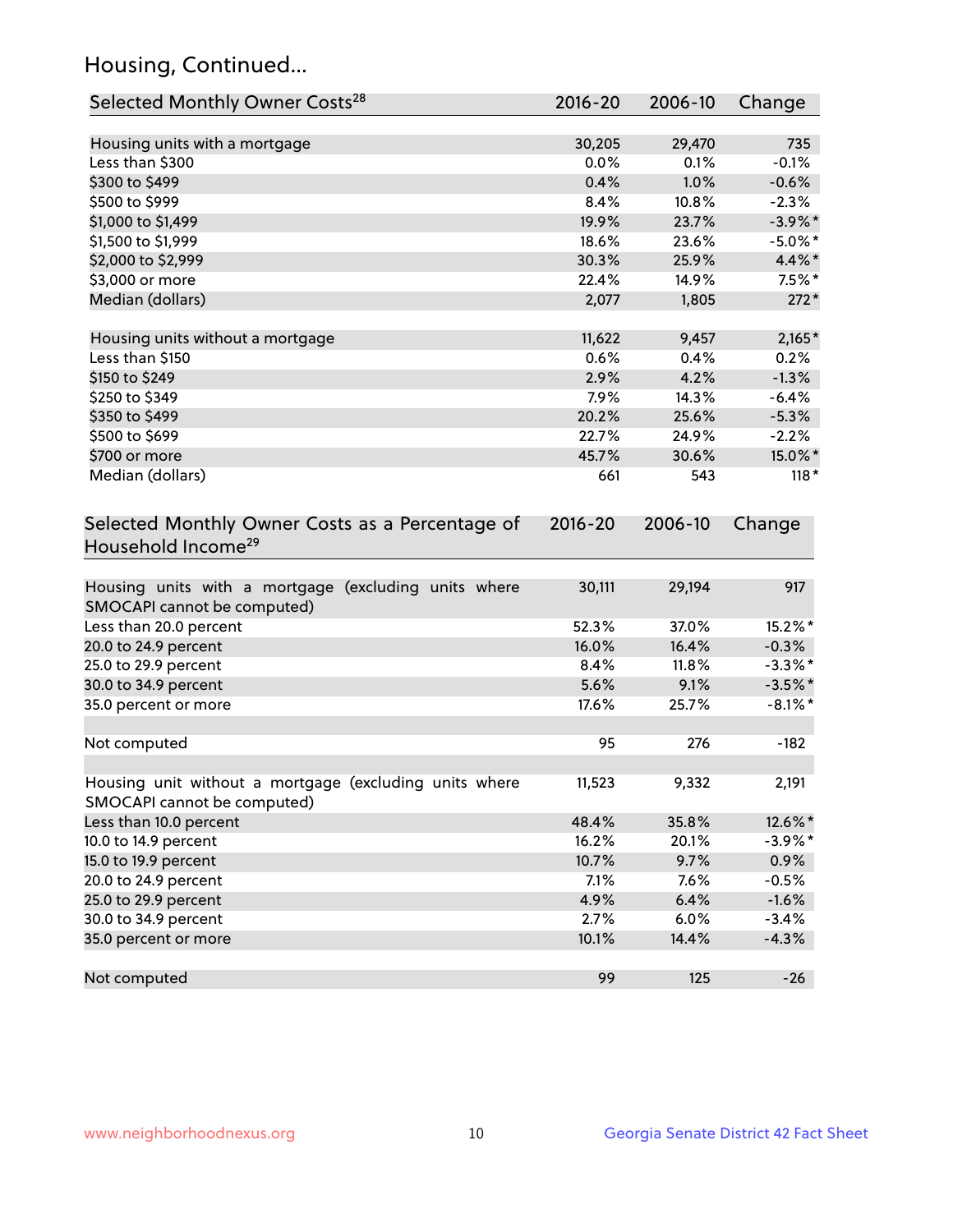## Housing, Continued...

| Gross Rent <sup>30</sup>   | 2016-20 | 2006-10 | Change      |
|----------------------------|---------|---------|-------------|
|                            |         |         |             |
| Occupied units paying rent | 32,262  | 32,819  | $-557$      |
| Less than \$200            | 1.2%    | 1.4%    | $-0.2%$     |
| \$200 to \$499             | 3.3%    | 4.4%    | $-1.1%$     |
| \$500 to \$749             | 4.8%    | 18.4%   | $-13.6\%$ * |
| \$750 to \$999             | 14.5%   | 35.0%   | $-20.5%$ *  |
| \$1,000 to \$1,499         | 44.3%   | 32.1%   | $12.1\%$ *  |
| \$1,500 to \$1,999         | 22.1%   | 7.3%    | 14.8%*      |
| \$2,000 or more            | 9.9%    | 1.3%    | $8.5%$ *    |
| Median (dollars)           | 1,292   | 1,090   | $203*$      |
|                            |         |         |             |
| No rent paid               | 745     | 986     | $-241$      |

| Gross Rent as a Percentage of Household Income <sup>31</sup>                   | $2016 - 20$ | 2006-10  | Change     |
|--------------------------------------------------------------------------------|-------------|----------|------------|
|                                                                                |             |          |            |
| Occupied units paying rent (excluding units where GRAPI<br>cannot be computed) | 31,322      | 31,585   | $-263$     |
| Less than 15.0 percent                                                         | 14.2%       | 10.1%    | $4.1\%$ *  |
| 15.0 to 19.9 percent                                                           | 12.2%       | 12.3%    | $-0.1%$    |
| 20.0 to 24.9 percent                                                           | $11.9\%$    | 12.5%    | $-0.6%$    |
| 25.0 to 29.9 percent                                                           | 11.4%       | 12.7%    | $-1.3%$    |
| 30.0 to 34.9 percent                                                           | $11.8\%$    | $10.3\%$ | 1.5%       |
| 35.0 percent or more                                                           | 38.5%       | 42.1%    | $-3.6\%$ * |
|                                                                                |             |          |            |
| Not computed                                                                   | 1,685       | 2,220    | $-535$     |

## Transportation

| Commuting to Work <sup>32</sup>           | 2016-20 | 2006-10 | Change     |
|-------------------------------------------|---------|---------|------------|
|                                           |         |         |            |
| Workers 16 years and over                 | 95,504  | 86,246  | $9,258*$   |
| Car, truck, or van - drove alone          | 65.9%   | 69.2%   | $-3.3%$ *  |
| Car, truck, or van - carpooled            | 7.3%    | 8.9%    | $-1.6\%$ * |
| Public transportation (excluding taxicab) | 8.1%    | 10.5%   | $-2.4\%$ * |
| Walked                                    | 3.1%    | 3.0%    | 0.1%       |
| Other means                               | 2.2%    | 2.9%    | $-0.8%$    |
| Worked at home                            | 13.4%   | 5.5%    | $8.0\%$ *  |
|                                           |         |         |            |
| Mean travel time to work (minutes)        | 28.1    | 27.6    | 0.5        |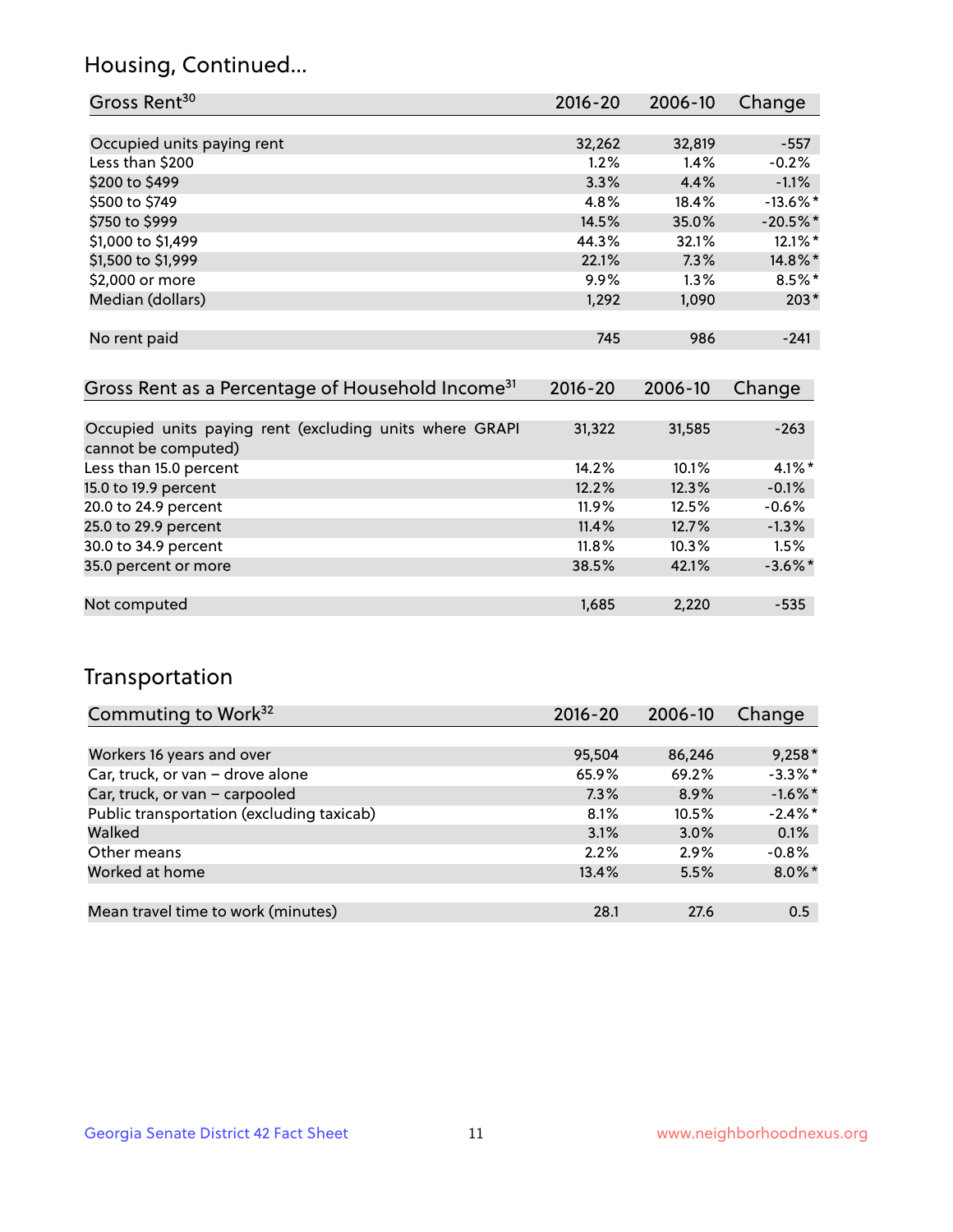## Transportation, Continued...

| Vehicles Available <sup>33</sup> | $2016 - 20$ | 2006-10 | Change     |
|----------------------------------|-------------|---------|------------|
|                                  |             |         |            |
| Occupied housing units           | 74,834      | 72,732  | $2,102*$   |
| No vehicles available            | $9.0\%$     | 12.1%   | $-3.1\%$ * |
| 1 vehicle available              | 39.9%       | 41.9%   | $-2.0\%$ * |
| 2 vehicles available             | 39.1%       | 35.1%   | $4.1\%$ *  |
| 3 or more vehicles available     | 11.9%       | 11.0%   | 1.0%       |

#### Health

| Health Insurance coverage <sup>34</sup>                 | 2016-20 |
|---------------------------------------------------------|---------|
|                                                         |         |
| Civilian Noninstitutionalized Population                | 184,470 |
| With health insurance coverage                          | 89.2%   |
| With private health insurance coverage                  | 73.0%   |
| With public health coverage                             | 24.4%   |
| No health insurance coverage                            | 10.8%   |
| Civilian Noninstitutionalized Population Under 19 years | 41,092  |
| No health insurance coverage                            | 6.3%    |
| Civilian Noninstitutionalized Population 19 to 64 years | 120,055 |
| In labor force:                                         | 97,828  |
| Employed:                                               | 92,281  |
| With health insurance coverage                          | 87.7%   |
| With private health insurance coverage                  | 85.1%   |
| With public coverage                                    | 3.7%    |
| No health insurance coverage                            | 12.3%   |
| Unemployed:                                             | 5,547   |
| With health insurance coverage                          | 58.4%   |
| With private health insurance coverage                  | 41.0%   |
| With public coverage                                    | 18.9%   |
| No health insurance coverage                            | 41.6%   |
| Not in labor force:                                     | 22,227  |
| With health insurance coverage                          | 84.1%   |
| With private health insurance coverage                  | 66.4%   |
| With public coverage                                    | 23.1%   |
| No health insurance coverage                            | 15.9%   |